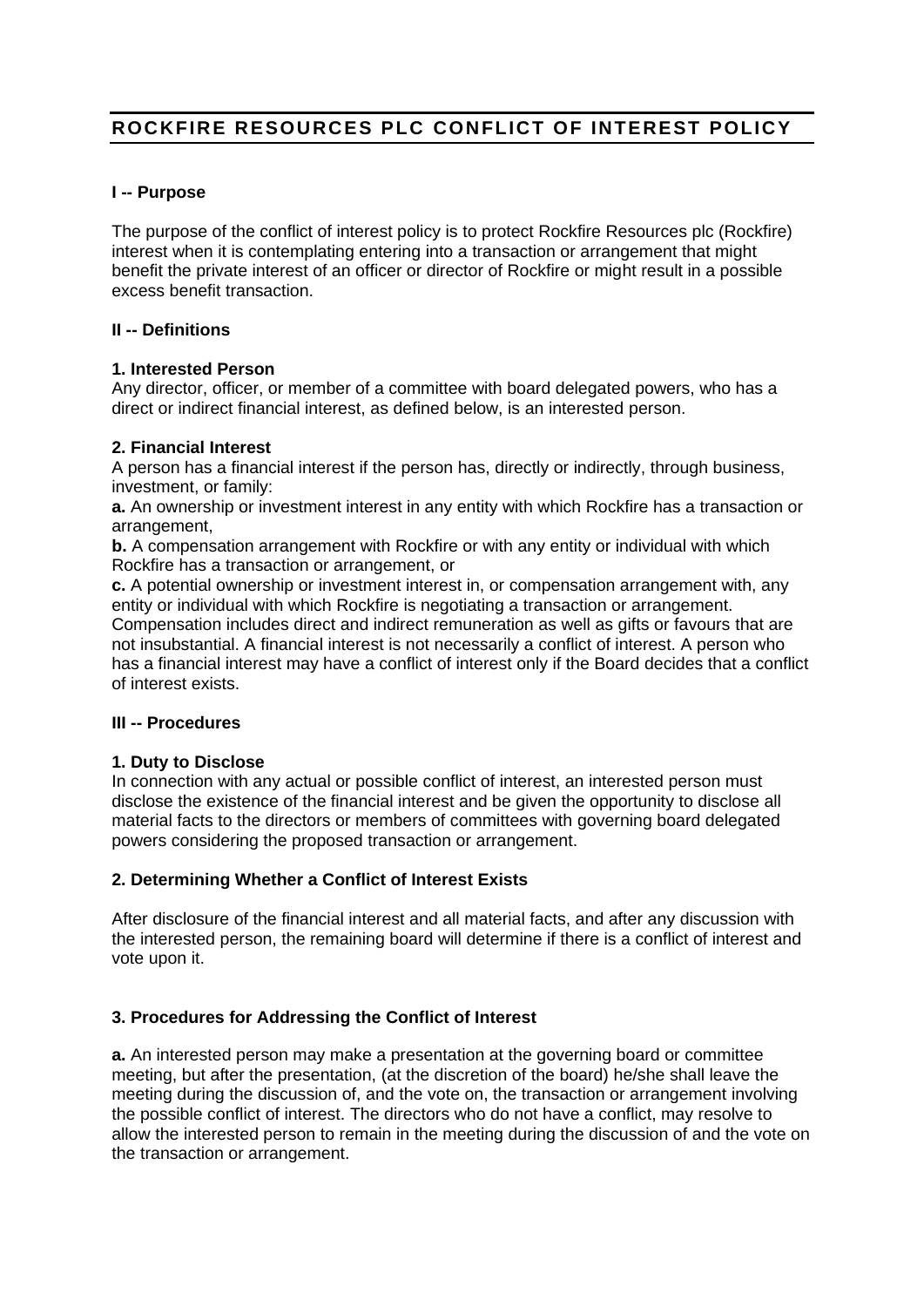**b.** The Chair of the board or committee shall, if appropriate, appoint a disinterested person or committee to investigate alternatives to the proposed transaction or arrangement. **c.** After exercising due diligence, the board or committee shall determine whether the Organization can obtain with reasonable efforts a more advantageous transaction or arrangement from a person or entity that would not give rise to a conflict of interest. **d.** If a more advantageous transaction or arrangement is not reasonably possible under circumstances not producing a conflict of interest, the board or committee shall determine by a majority vote of the disinterested directors whether the transaction or arrangement is in Rockfire's best interest, for its own benefit, and whether it is fair and reasonable, then make its decision as to whether to enter into the transaction or arrangement.

## **4. Violations of the Conflicts of Interest Policy**

**a.** If the board has reasonable cause to believe a member has failed to disclose actual or possible conflicts of interest, it shall inform the member of the basis for such belief and afford the member an opportunity to explain the alleged failure to disclose.

**b.** If, after hearing the member's response and after making further investigation as warranted by the circumstances, the board determines the member has failed to disclose an actual or possible conflict of interest, it shall take appropriate disciplinary and corrective action.

## **IV -- Records of Proceedings**

The minutes of the board and all committees with board delegated powers shall contain: **a.** The names of the persons who disclosed or otherwise were found to have a financial interest in connection with an actual or possible conflict of interest, the nature of the financial interest, any action taken to determine whether a conflict of interest was present, and the board's or committee's decision as to whether a conflict of interest in fact existed. **b.** The names of the persons who were present for discussions and votes relating to the transaction or arrangement, whether or not any alternatives to the proposed transaction or arrangement were considered, and a record of any votes taken in connection with the proceedings.

## **V -- Compensation**

**a.** A voting member of the board who receives compensation, directly or indirectly, from Rockfire for services is precluded from voting on matters pertaining to that member's compensation.

**b.** A voting member of any committee whose jurisdiction includes compensation matters and who receives compensation, directly or indirectly, from Rockfire for services is precluded from voting on matters pertaining to that member's compensation.

**c.** A voting member of the board or any committee whose jurisdiction includes compensation matters and who receives compensation from Rockfire is not prohibited from providing information to any committee regarding compensation.

## **VI -- Annual Statements**

Each director, officer and member of a committee with board-delegated powers shall annually sign a statement which affirms that they:

**a.** Have received a copy of the conflicts of interest policy,

**b.** Have read and understands the policy, and

**c.** Have agreed to comply with the policy.

Updated by the board 2 March 2022

**Gordon Hart Chairman**